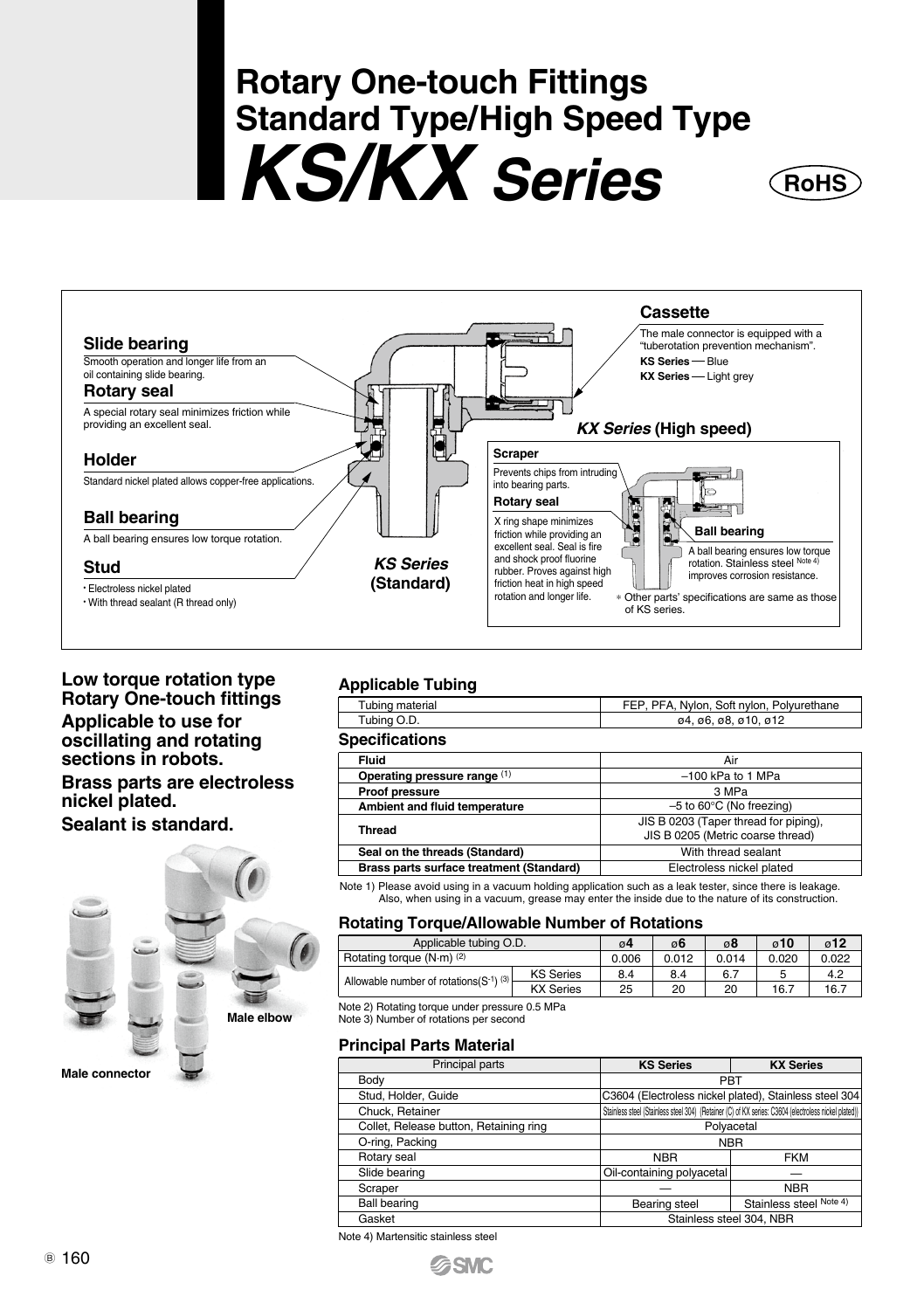#### **KS Series/KX Series**

| Connection thread<br>M5 x 0.8 | $\mathfrak{g}4$ | ø6 | ø8 | ø10 | ø12 |
|-------------------------------|-----------------|----|----|-----|-----|
|                               |                 |    |    |     |     |
|                               |                 |    |    |     |     |
|                               |                 |    |    |     |     |
| M6 x 1                        |                 |    |    |     |     |
| $R\frac{1}{8}$                |                 |    |    |     |     |
| $R\frac{1}{4}$                |                 |    |    |     |     |
| $R\frac{3}{8}$                |                 |    |    |     |     |
| $R\frac{1}{2}$                |                 |    |    |     |     |
| M5 x 0.8                      |                 |    |    |     |     |
| M6 x 1                        |                 |    |    |     |     |
| $R\frac{1}{8}$                |                 |    |    |     |     |
| $R\frac{1}{4}$                |                 |    |    |     |     |
| $R\frac{3}{8}$                |                 |    |    |     |     |
| $R\frac{1}{2}$                |                 |    |    |     |     |
|                               |                 |    |    |     |     |

### **Precautions**

--------------------------× **Be sure to read this before handling the products. Refer to back page 50 for Safety Instructions and pages 13 to 17 for Fittings and Tubing Precautions.**

### **∆**Caution

1. Implement the tube piping in such a way that lateral load should not be applied on the ball bearings at the rotating part, otherwise it may adversely affect the life expectancy. A flexible polyurethane tube is recommended when lateral load is applied.



- 2. Do not use in an environment where it will be exposed to water. Contact with water will cause outflow of the lubricating oil used in the ball bearings, and adversely affect rotating performance and equipment lifespan.
- 3. Fluorine grease is used on the rotating portions.

| KQ2          |
|--------------|
| KQB2         |
| ks<br>KX     |
| ΚM           |
| ΚF           |
| M            |
| H/DL<br>L/LL |
| KC           |
| ΚK           |
| <b>KK130</b> |
| DM           |
| KDM          |
| ΚB           |
| ΚR           |
| KΑ           |
| KQG2         |
| KG           |
| KFG2         |
| MS           |
| KKA          |
| КP           |
| LQ           |
| MQR          |
| Ī            |
| IDK          |
|              |

ب ب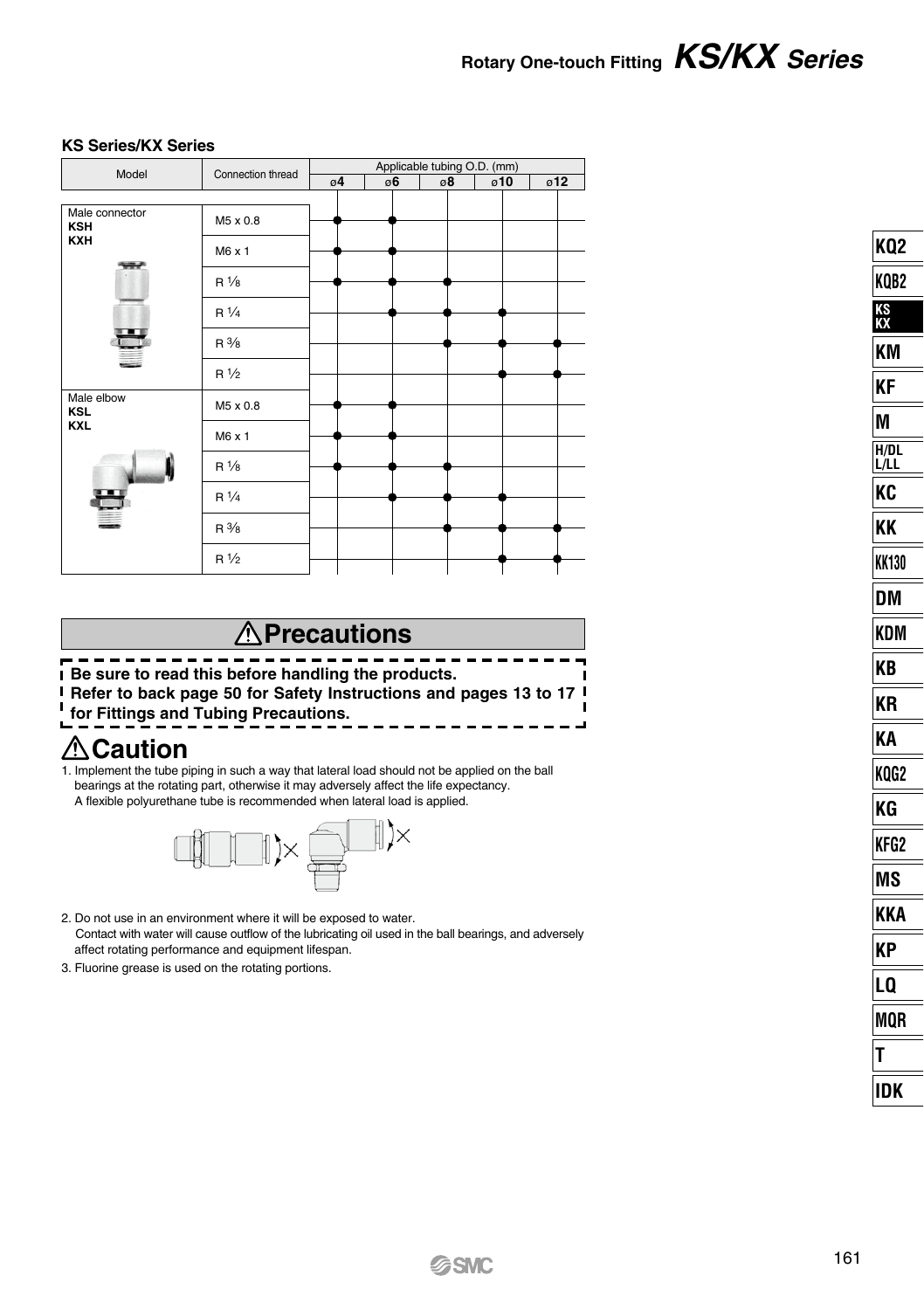### *KS/KX Series*

#### **Male connector: KSH (Standard)**

**<M5, M6>**

| ÷ |  |  |
|---|--|--|
|   |  |  |
| à |  |  |

**<R>**



| Applicable<br>tubing O.D.<br>(mm)                   | Connection<br>thread<br>R<br>M | Model            | н<br>(width<br>across<br>flats) | D1         | D <sub>2</sub> | L    | $A^*$ | M    | Min.<br>port | Effective area<br>(mm <sup>2</sup> )<br>size Nylon Urethane |      | Weight<br>(g) |      |     |    |  |    |
|-----------------------------------------------------|--------------------------------|------------------|---------------------------------|------------|----------------|------|-------|------|--------------|-------------------------------------------------------------|------|---------------|------|-----|----|--|----|
|                                                     | M5 x 0.8                       | <b>KSH04-M5</b>  | 8                               |            |                | 36.5 | 33    |      |              |                                                             |      | 9             |      |     |    |  |    |
| 4                                                   | M6 x 1                         | KSH04-M6         | 12                              | 10.4       | 12             | 37   |       | 16   | 2.5          | 4.0                                                         | 4.0  |               |      |     |    |  |    |
|                                                     | $\frac{1}{8}$                  | <b>KSH04-01S</b> |                                 |            |                | 37.1 | 34    |      |              |                                                             |      | 14            |      |     |    |  |    |
|                                                     | M5 x 0.8                       | <b>KSH06-M5</b>  | 8<br>14                         |            |                | 37.5 | 33.5  |      | 2.5          | 4.0                                                         | 4.0  | 12            |      |     |    |  |    |
| 6                                                   | M6 x 1                         | <b>KSH06-M6</b>  |                                 |            |                |      | 12.8  | 14   | 38           | 34                                                          | 17   | 3             | 5.6  | 5.6 |    |  |    |
|                                                     | $\frac{1}{8}$                  | <b>KSH06-01S</b> |                                 |            |                |      |       | 38.6 | 35.5         |                                                             | 4    |               | 10.4 | 17  |    |  |    |
|                                                     | $\frac{1}{4}$                  | <b>KSH06-02S</b> |                                 |            |                | 42   | 36.5  |      |              | 10.4                                                        |      | 23            |      |     |    |  |    |
|                                                     | $\frac{1}{8}$                  | <b>KSH08-01S</b> |                                 |            |                |      |       |      |              |                                                             | 43.1 | 40            |      |     |    |  | 23 |
| 8                                                   | $\frac{1}{4}$                  | <b>KSH08-02S</b> | 17                              | 15.2       | 17             | 46.5 | 41    | 18.5 | 6            | 26.1                                                        | 18.0 | 29            |      |     |    |  |    |
|                                                     | $\frac{3}{8}$                  | <b>KSH08-03S</b> |                                 |            |                | 46.9 | 41.5  |      |              |                                                             |      | 37            |      |     |    |  |    |
|                                                     | $\frac{1}{4}$                  | <b>KSH10-02S</b> |                                 | 18.5<br>22 |                | 53.5 | 48    |      |              |                                                             |      | 55            |      |     |    |  |    |
| 10                                                  | $\frac{3}{8}$                  | <b>KSH10-03S</b> |                                 |            |                | 22   | 53.9  | 48.5 | 21           | 7                                                           | 36.3 | 29.5          | 63   |     |    |  |    |
|                                                     | $\frac{1}{2}$                  | <b>KSH10-04S</b> |                                 |            |                |      |       |      | 56.6         | 49.5                                                        |      |               |      |     | 81 |  |    |
| 12                                                  | $\frac{3}{8}$                  | <b>KSH12-03S</b> | 24                              | 20.9       | 24             | 55.9 | 50.5  | 22   | 8            |                                                             |      | 75            |      |     |    |  |    |
|                                                     | $\frac{1}{2}$                  | <b>KSH12-04S</b> |                                 |            |                | 59.1 | 52    |      |              | 46.1                                                        | 46.1 | 92            |      |     |    |  |    |
| * Reference dimensions after R thread installation. |                                |                  |                                 |            |                |      |       |      |              |                                                             |      |               |      |     |    |  |    |





#### **Male Connector: KXH (High speed)**

| <m5, m6=""><br/><b>Warry</b></m5,> | Applicable<br>tubing O.D.<br>(mm) | Connection<br>thread<br>R<br>M    | Model            | н<br>(width<br>flats) | across D1<br> D2 |           | L    | $A^*$    | M         | Min.<br>port   | Effective area<br>size Nylon Urethan | (mm <sup>2</sup> ) |   |  |  |
|------------------------------------|-----------------------------------|-----------------------------------|------------------|-----------------------|------------------|-----------|------|----------|-----------|----------------|--------------------------------------|--------------------|---|--|--|
|                                    |                                   | M5 x 0.8                          | <b>KXH04-M5</b>  | 8                     |                  |           | 38.5 | 35       |           |                |                                      |                    |   |  |  |
|                                    | 4                                 | M6 x 1                            | <b>KXH04-M6</b>  |                       | 10.4             | 13        | 39   |          | 16        | 2.5            | 4.0                                  | 4.0                |   |  |  |
|                                    |                                   | $\frac{1}{8}$                     | <b>KXH04-01S</b> | 12                    |                  |           | 39.1 | 36       |           |                |                                      |                    |   |  |  |
|                                    |                                   | M5 x 0.8                          | <b>KXH06-M5</b>  |                       |                  |           | 39.5 |          | 17        | 2.5            | 4.0                                  | 4.0                |   |  |  |
|                                    | 6                                 | M6 x 1                            | <b>KXH06-M6</b>  | 8                     |                  | 12.8 15.5 | 40   | 36       |           | 3              | 5.6                                  | 5.6                |   |  |  |
|                                    |                                   | $\frac{1}{8}$                     | <b>KXH06-01S</b> | 14                    |                  |           | 41.1 | 38       |           | 4              | 10.4                                 | 10.4               |   |  |  |
|                                    |                                   | $\frac{1}{4}$                     | <b>KXH06-02S</b> |                       |                  |           | 44.5 | 39       |           |                |                                      |                    |   |  |  |
|                                    |                                   | $\frac{1}{8}$                     | <b>KXH08-01S</b> | 17                    | 15.2             | 18        | 45.1 | 42<br>43 | 18.5      | 6              | 26.1                                 | 18.0               |   |  |  |
| $5$                                | 8                                 | $\frac{1}{4}$                     | <b>KXH08-02S</b> |                       |                  |           | 48.5 |          |           |                |                                      |                    |   |  |  |
| <b>William</b>                     |                                   | $\frac{3}{8}$<br><b>KXH08-03S</b> |                  |                       |                  | 48.9      | 44   |          |           |                |                                      |                    |   |  |  |
|                                    |                                   | $\frac{1}{4}$                     | <b>KXH10-02S</b> | 22                    |                  |           | 57.5 | 52       | 21        | $\overline{7}$ |                                      |                    |   |  |  |
|                                    | 10                                | $\frac{3}{8}$                     | <b>KXH10-03S</b> |                       |                  | 18.5 24.5 | 57.9 |          |           |                | 36.3                                 | 29.5               |   |  |  |
|                                    |                                   | $\frac{1}{2}$                     | <b>KXH10-04S</b> |                       |                  |           | 61.1 | 53       |           |                |                                      |                    |   |  |  |
|                                    | 12                                | $\frac{3}{8}$                     | <b>KXH12-03S</b> | 24                    |                  |           |      |          | 20.9 27.5 | 58.9           | 54                                   | 22                 | 8 |  |  |
|                                    |                                   | $\frac{1}{2}$                     | <b>KXH12-04S</b> |                       |                  |           | 62.1 | 55       |           |                | 46.1                                 | 46.1               |   |  |  |

 $\frac{100}{62.1}$  62.1 | 55 |  $\frac{25}{105}$  |  $\frac{300}{105}$  | 105  $\frac{1}{105}$  | 105

2.5 4.0 4.0 4.0 4.0 5.6 5.6 10.4 10.4 18.0 36.3 29.5 46.1 46.1







**[Click here for applicable color caps.](https://www.smcworld.com/catalog/New-products-en/pdf/es50-37-kq2-ColorCap.pdf)**